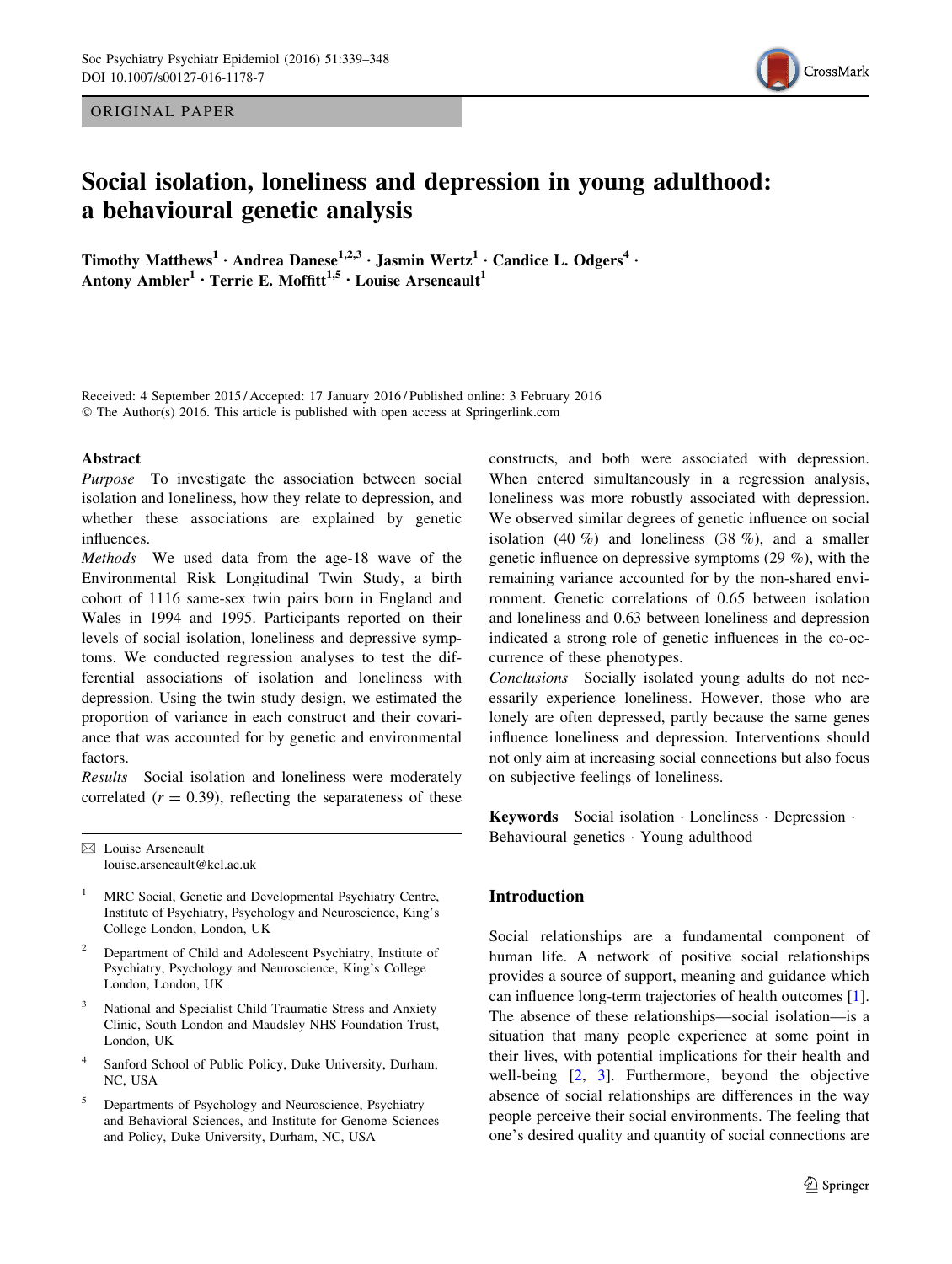not being fulfilled—loneliness—constitutes an adversity in its own right. In the present study, we examined the separateness of social isolation and loneliness, and their differential associations with depressive symptoms. Further, using twin data, we investigated the underlying genetic and environmental influences that may account for some of these associations.

Social isolation is a state of estrangement, in which social connections are limited or absent. Loneliness, on the other hand, is a subjective feeling of distress, arising when social connections are perceived to be inadequate or unfulfilling [\[4–6](#page-7-0)]. Crucially, although isolation and loneliness tend to co-occur, they can also be experienced independently of one another: it does not follow that isolated individuals necessarily feel lonely, nor does an abundance of social connections preclude one from experiencing loneliness [[7,](#page-8-0) [8\]](#page-8-0). Thus, although there is overlap between these two constructs, there are important conceptual distinctions between them. It is therefore important to incorporate measures of both isolation and loneliness, without treating them as interchangeable [\[5](#page-7-0)].

Loneliness is a strong risk factor for depression, over and above measures of objective social connection [\[9–15](#page-8-0)]. Although the prevalence of loneliness varies with age, its association with depression remains stable across the lifespan [\[16](#page-8-0), [17\]](#page-8-0). However, the nature of loneliness may vary at different stages of life as individuals' social needs shift in focus [\[18](#page-8-0)]. During the transition from adolescence to early adulthood, high value is attached both to close friendships and to romantic relationships. Loneliness is particularly prevalent at this stage of life [[17–19\]](#page-8-0), making young adulthood an interesting period in its own right for the study of loneliness and its association with social isolation and depression. We anticipate that feelings of loneliness will co-occur with greater social isolation, but that the separateness of these constructs will be reflected in only a modest association between the two. Further, based on the conceptualisation of loneliness as an emotional state, in contrast to the more circumstantial nature of isolation, we expect that loneliness will have the more robust association with depressive symptoms.

The associations between isolation and loneliness, and between loneliness and depression, may reflect common underlying genetic or environmental influences which contribute to the co-occurrence of these phenomena. Genetically-informative studies have estimated that approximately 40–50 % of the variance in loneliness is accounted for by genetic factors [\[20–23](#page-8-0)]. The genetic contribution to loneliness has been represented in an evolutionary framework, in which loneliness is an adaptive response to social disconnection that provides the impetus to re-integrate with social groups [[9\]](#page-8-0). This suggests that social isolation is a situation that arises from the environment, and that it is the individual's response that is genetically influenced. However, social isolation itself shows a similar degree of genetic influence to loneliness [[24\]](#page-8-0), raising the possibility that some of the same heritable characteristics may be involved in both of these experiences. To date, however, no multivariate behavioural genetic studies have been carried out to estimate the extent to which the associations between isolation, loneliness and depression are explained by common genetic or environmental influences. Such evidence would be informative from a clinical practice point of view, as genetically-driven associations would suggest that interventions to reduce loneliness and associated depressive symptoms should take individuals' social perceptions into account rather than focusing efforts purely on increasing opportunities for social participation.

The perception of being cut off from social groups makes individuals feel vulnerable, triggering a range of cognitive, behavioural and physiological responses geared towards self-protection [\[9](#page-8-0)]. Thus, lonely individuals are inclined to be less trusting, to be more anxious and pessimistic, to perceive others around them more negatively and to approach social interactions in a defensive, hostile manner [\[9](#page-8-0), [25](#page-8-0), [26](#page-8-0)]. Although such cognitive biases and behavioural styles may serve the adaptive purpose of distancing individuals from potential threats, the corollary of this is that lonely individuals may become further isolated by sabotaging their opportunities to develop positive social relationships. It is therefore possible that a genetic predisposition to these defensive patterns of thought and behaviour, reflected in the heritability of loneliness, may also contribute to social isolation. Based on this, we would expect to find a genetic correlation between social isolation and loneliness, reflecting the presence of common underlying genetic contributions to these constructs. Similarly, in light of the negative emotional states associated with loneliness and evidence for a genetic contribution to depression [[27\]](#page-8-0), we expect to observe some genetic overlap between loneliness and depression.

The aim of the present study was to investigate the associations between social isolation and loneliness, and whether they differentially relate to depression, in a nationally-representative cohort of young people on the cusp of adult life. We examined the nature of these associations via three research questions: (1) To what extent are social isolation and loneliness separate constructs? (2) Are both social isolation and loneliness similarly associated with depression? (3) To what extent are the associations between isolation, loneliness and depression explained by genetic and environmental influences?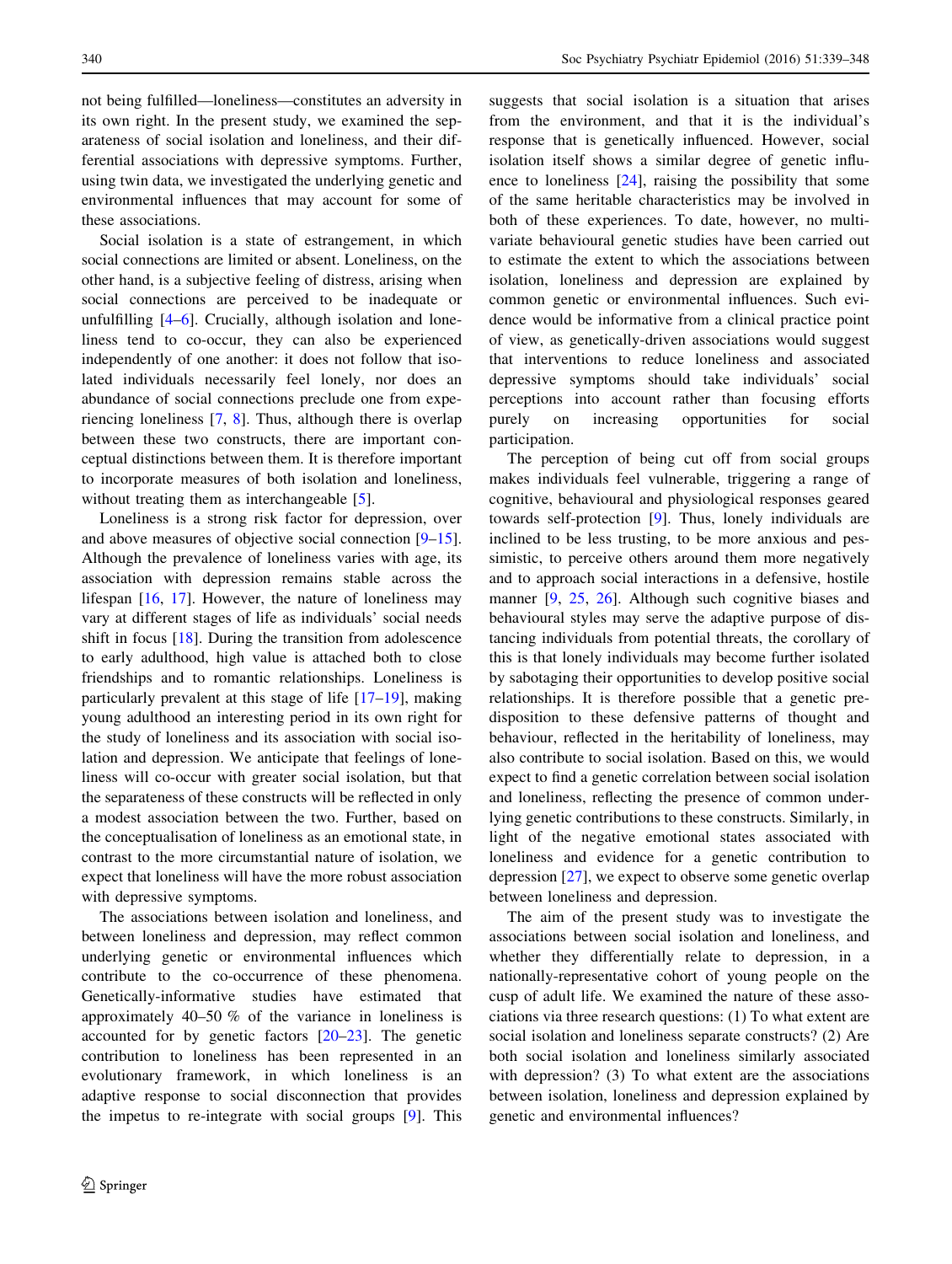#### Methods

#### **Participants**

Participants were members of the Environmental Risk (E-Risk) Longitudinal Twin Study, which tracks the development of a birth cohort of 2232 British children. The sample was drawn from a larger birth register of twins born in England and Wales in 1994–1995 [[28\]](#page-8-0). Full details about the sample are reported elsewhere [[29\]](#page-8-0). Briefly, the E-Risk sample was constructed in 1999–2000, when 1116 families (93 % of those eligible) with same-sex 5-year-old twins participated in home-visit assessments. This sample comprised 55 % monozygotic (MZ) and 45 % dizygotic (DZ) twin pairs; sex was evenly distributed within zygosity (49 % male). Families were recruited to represent the UK population of families with newborns in the 1990s, on the basis of residential location throughout England and Wales and mother's age. Teenaged mothers with twins were overselected to replace high-risk families who were selectively lost to the register through non-response. Older mothers having twins via assisted reproduction were under-selected to avoid an excess of well-educated older mothers.

At follow-up, the study sample represents the full range of socioeconomic conditions in the UK, as reflected in the families' distribution on a neighbourhood-level socioeconomic index (ACORN [A Classification Of Residential Neighbourhoods], developed by CACI Inc. for commercial use in Great Britain) [[30\]](#page-8-0). ACORN uses census and other survey-based geodemographic discriminators to classify enumeration districts ( $\sim$ 150 households) into socioeconomic groups ranging from ''wealthy achievers'' (Category 1) with high incomes, large single-family houses, and access to many amenities, to ''hard-pressed'' neighbourhoods (Category 5) dominated by government-subsidized housing estates, low incomes, high unemployment, and single parents. ACORN classifications were geocoded to match the location of each E-Risk study family's home [\[31](#page-8-0)]. E-Risk families' ACORN distribution closely matches that of households nation-wide: 25.6 % of E-Risk families live in ''wealthy achiever'' neighbourhoods compared to 25.3 % nationwide; 5.3 vs. 11.6 % live in ''urban prosperity'' neighbourhoods; 29.6 vs. 26.9 % live in "comfortably off" neighbourhoods; 13.4 vs. 13.9 % live in "moderate means" neighbourhoods; and 26.1 vs. 20.7 % live in ''hard-pressed'' neighbourhoods. E-Risk underrepresents ''urban prosperity'' neighbourhoods because such households are likely to be childless.

Follow-up home visits were conducted when the children were aged 7 (98 % participation), 10 (96 % participation), 12 (96 % participation), and, most recently in 2012–2014, at 18 years (93 % participation). There were

2066 children who participated in the E-Risk assessments at age 18, and the proportions of MZ (55 %) and male same-sex (47 %) twins were almost identical to those found in the original sample at age 5. The average age of the twins at the time of the assessment was 18.4 years  $(SD = 0.36)$ ; all interviews were conducted after the 18th birthday. There were no differences between those who did and did not take part at age 18 in terms of socioeconomic status (SES) assessed when the cohort was initially defined  $(\chi^2 = 0.86, p = 0.65)$ , age-5 IQ scores  $(t = 0.98,$  $p = 0.33$ , or age-5 internalising or externalising behaviour problems  $(t = 0.40, p = 0.69$  and  $t = 0.41, p = 0.68$ , respectively). Home visits at ages 5, 7, 10, and 12 years included assessments with participants as well as their mother (or primary caretaker); the home visit at age 18 included interviews only with the participants. Each twin participant was assessed by a different interviewer.

The Joint South London and Maudsley and the Institute of Psychiatry Research Ethics Committee approved each phase of the study. Parents gave informed consent and twins gave assent between 5 and 12 years and then informed consent at age 18.

## Measures

The measures used in this study were administered as part of the E-Risk study's age-18 wave of data collection. We measured social isolation via the Multidimensional Scale of Perceived Social Support (MSPSS), which assesses individuals' access to supportive relationships with family and friends [[32\]](#page-8-0). In the context of this study, we used low social support as a proxy for social isolation, as other indicators such as marital status or living alone were not applicable to the majority of 18-year olds in our sample. The 12 items in the MSPSS consist of statements such as ''There is a special person who is around when I am in need'' and ''I can count on my friends when things go wrong''. Participants rated these statements as ''not true''  $(0)$ , "somewhat true"  $(1)$  or "very true"  $(2)$ . We reversed the scoring of the items so that higher scores reflected disagreement with the statements. We summed scores to produce a scale with high scores reflecting greater social isolation (Cronbach  $\alpha = 0.88$ ).

We measured feelings of loneliness using four items from the UCLA Loneliness Scale (Version 3): [[33\]](#page-8-0) ''How often do you feel that you lack companionship?'', ''How often do you feel left out?'', ''How often do you feel isolated from others?'' and ''How often do you feel alone?'' The full UCLA Scale consists of 20 items; however, a previous study has shown that a short form of the scale has adequate validity for inclusion in large-scale studies [\[34](#page-8-0)]. The items were rated ''hardly ever'' (0), ''some of the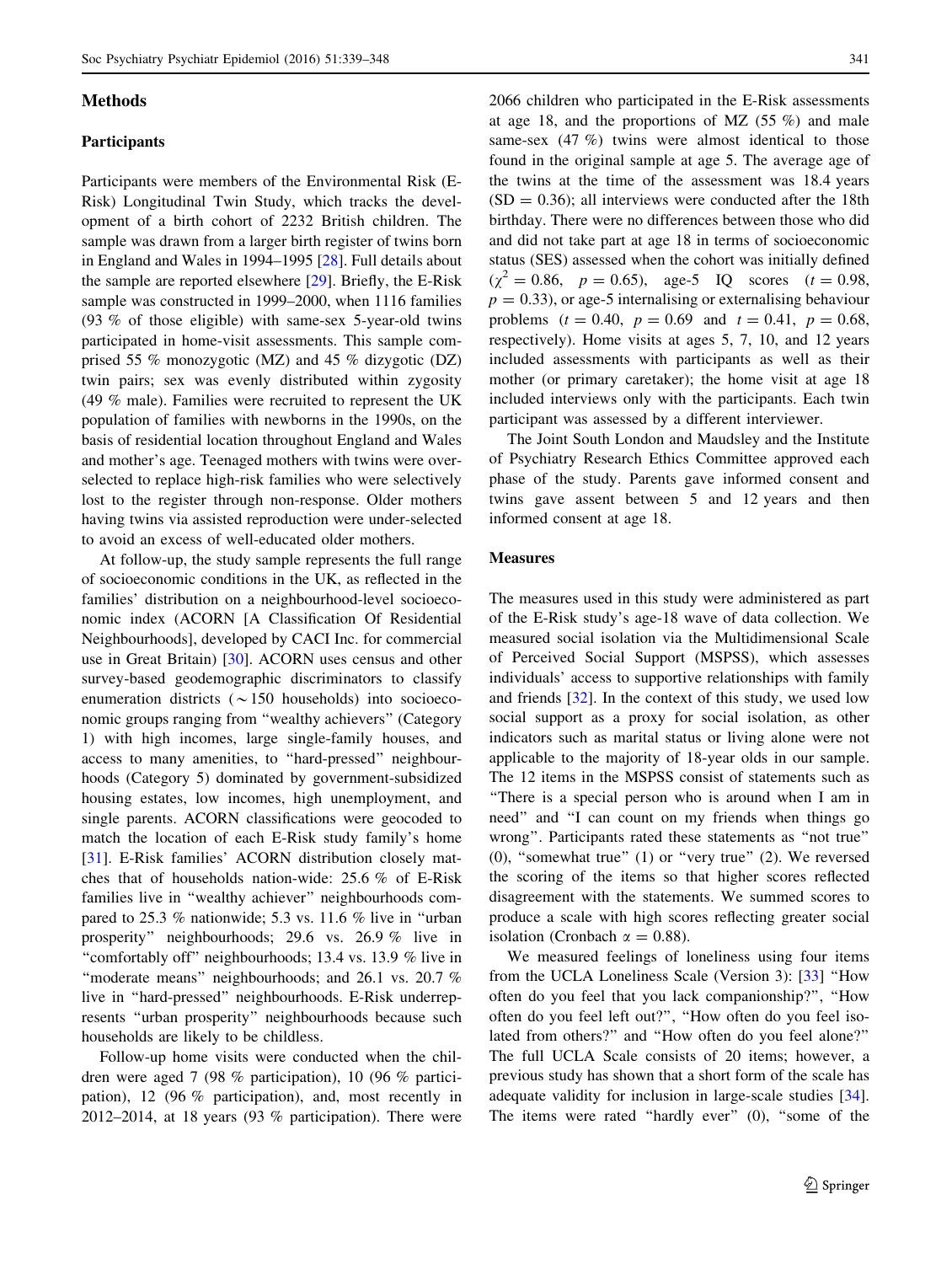time'' (1) or ''often'' (2). We summed the items to produce a total loneliness score (Cronbach  $\alpha = 0.83$ ).

We assessed current depressive symptoms using the Diagnostic Interview Schedule [\[35](#page-8-0)]. The interview began with four screening questions to identify participants who had experienced at least 2 weeks of persistent low mood, anhedonia or irritability in the past year, or those who had been prescribed medication for depression. Participants who answered positively to any of the screening items were asked a further 24 questions designed to map onto the nine symptoms of a major depressive episode specified in the Diagnostic and Statistical Manual of Mental Disorders, Fourth Edition (DSM-IV) [[36\]](#page-8-0). We created a scale based on the total number of symptoms present. To identify participants with clinically-significant depression we used a diagnostic cut-off based on the presence of at least five symptoms plus interference in daily functioning. 20 % of participants met these criteria for a major depressive episode at 18 years.

#### Data analysis

We tested the association between social isolation and loneliness using Pearson correlation. We used linear regression to test the respective associations of isolation and loneliness with depression. First, we regressed depressive symptoms separately on social isolation and loneliness. Second, we entered social isolation and loneliness simultaneously. We repeated these steps using logistic regression with a diagnosis of a major depressive episode as the dependent variable. All regression analyses were adjusted for sex and SES. As a further step in each analysis, we tested for an interaction effect between sex and the independent variables. Regression analyses were conducted in Stata 11 [[37\]](#page-8-0). Participants in this study were pairs of same-sex twins, and therefore each family contained data for two children, resulting in non-independent observations. To correct for this, we used tests based on the Huber-White or sandwich variance [[38\]](#page-8-0), which adjusts the estimated standard errors to account for the dependence in the data.

To test genetic and environmental contributions to the relationship between social isolation, loneliness and depression, we used the twin study methodology [\[39](#page-8-0)]. By comparing the similarity of monozygotic (MZ) twin pairs versus dizygotic (DZ) pairs, the influences of additive genetic (A), shared environment (C) and non-shared environment (E) can be estimated. We used structural equation modelling in OpenMx [\[40](#page-8-0)] to fit a trivariate Cholesky decomposition in order to estimate the contributions of these influences to the covariance between social isolation, loneliness and depression. Variables were log-transformed to adjust for the non-normal distributions. The Cholesky decomposition entails a specific ordering of variables, such that each variable can be influenced by factors underlying the variables that precede it, but not vice versa. This assumes an a priori rationale for the ordering of variables, such as observations made at different time points. As all variables were measured at the same time, this assumption was not justified; therefore, the results of the initial Cholesky decomposition were transformed into the mathematically-equivalent correlated factors solution [[41\]](#page-8-0).

## **Results**

## Differential associations between social isolation, loneliness and depression in young adults

Descriptive statistics are presented in Table [1.](#page-4-0) Males reported greater social isolation than females, while females reported higher levels of depression. No sex differences were found for loneliness. Social isolation and loneliness were significantly correlated  $(r = 0.39)$ ,  $p < 0.001$ ). A significant sex interaction was detected  $(B = 0.07, p = 0.001)$ , indicating that the association between isolation and loneliness was stronger among females  $(r = 0.45, p < 0.001)$  than males  $(r = 0.35,$  $p<0.001$ ). Among those who scored in the top 25 % range for isolation, only half (51 %) were also in the top 25 % range for loneliness. Similarly, of those who scored in the top 25 % for loneliness, only 47 % were also among the most isolated 25 % of twins.

Depression was significantly correlated with social isolation  $(r = 0.21, p < 0.001)$  and loneliness  $(r = 0.38,$  $p\lt 0.001$ ). When social isolation and loneliness were entered simultaneously into a linear regression model (Table [2\)](#page-4-0), the regression coefficient for social isolation remained significant but was reduced by 69 % compared to the univariate estimate, while the coefficient for loneliness was minimally affected. No sex differences were detected in the associations tested.

These findings were replicated when we repeated the analyses using a clinical diagnosis of a major depressive episode as the outcome variable. When social isolation and loneliness were entered together into a logistic regression model (Table [2](#page-4-0)), the odds ratio for isolation reduced substantially although remained marginally significant, while the odds ratio for loneliness remained robust. This indicates that the association between social isolation and depression is in large part accounted for by the shared variance with loneliness.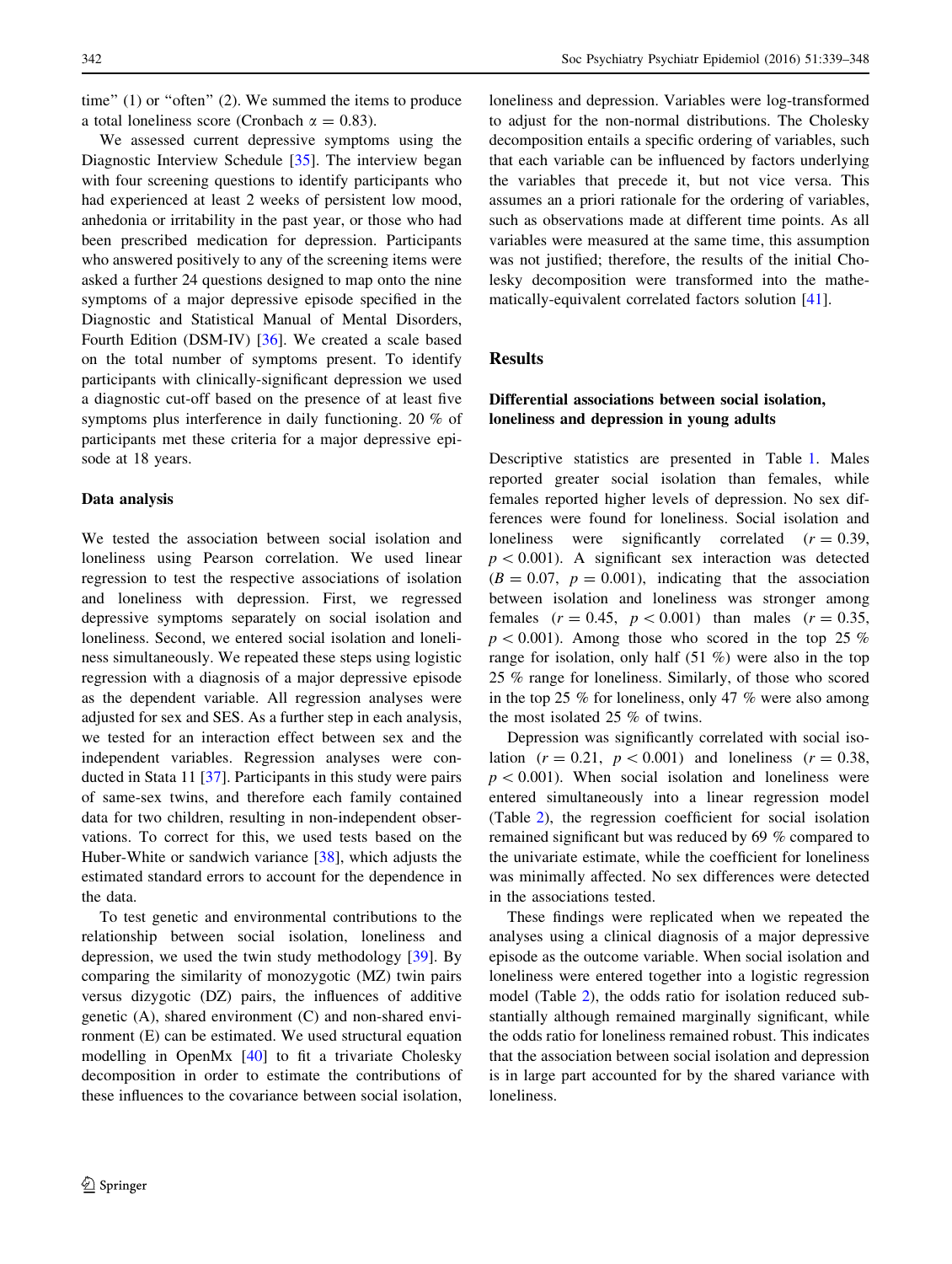<span id="page-4-0"></span>Table 1 Descriptive statistics of measures and mean differences by sex

| Measure          | Whole sample |          |                   |      | Males |                   |      | Females |            |         |               | Mean difference (male–female) |               |         |
|------------------|--------------|----------|-------------------|------|-------|-------------------|------|---------|------------|---------|---------------|-------------------------------|---------------|---------|
|                  | Ν            |          | Range Mean $SD$ N |      |       | Range Mean $SD$ N |      |         |            |         | Range Mean SD |                               | $\frac{t}{t}$ |         |
| Social isolation | 2061         | $0 - 24$ | 3.29              |      |       | 4.35 976 0-24     | 3.74 | 4.51    | 1085 0-24  |         | 2.87          | 4.15                          | - 4.56        | < 0.001 |
| Loneliness       | 2051         | $0 - 8$  | 1.57              | 1.94 | 973   | $0 - 8$           | 1.51 | 1.93    | $1078$ 0-8 |         | 1.62          |                               | $1.95 - 1.39$ | 0.17    |
| Depression       | 2063         | $0 - 9$  | 1.81              | 2.97 | 979   | $0 - 9$           | 1.44 | 2.70    | 1084       | $0 - 9$ | 2.13          |                               | $3.16 - 5.32$ | < 0.001 |

N number, SD standard deviation

Table 2 Social isolation, loneliness, and their associations with depression

|                  |                  | Depressive symptom scale $(B, 95\% \text{ CI})$ |                  | Major depressive episode diagnosis (OR, 95 % CI) |                  |                       |  |  |
|------------------|------------------|-------------------------------------------------|------------------|--------------------------------------------------|------------------|-----------------------|--|--|
|                  | Model 1          | Model 2                                         | Model 3          | Model 1                                          | Model 2          | Model 3               |  |  |
| Social isolation | 0.16(0.12, 0.19) | $\overline{\phantom{0}}$                        | 0.05(0.02, 0.09) | 1.11(1.08, 1.13)                                 |                  | 1.03(1.00, 1.06)      |  |  |
| Loneliness       | -                | 0.61(0.54, 0.69)                                | 0.56(0.48, 0.65) | -                                                | 1.51(1.42, 1.60) | $1.46$ $(1.37, 1.56)$ |  |  |

Significant associations shown in bold

All analyses adjusted for sex, SES and non-independence of twin observations

B regression coefficient (unstandardised), OR odds ratio, CI confidence interval

## Genetic and environmental contributions to the associations between social isolation, loneliness and depression

When looking at the cross-twin within-trait correlations (Table 3), we found evidence for substantial additive genetic (A) influences on social isolation, loneliness and depression, reflected by higher correlations among MZ twins relative to DZ twins. MZ correlations well below 1 signify differences between genetically-identical individuals living in the same home, attributable to non-shared environment (E) influences on these traits. Conversely, the cross-twin correlations suggested only negligible shared environment (C) influences, which are indicated by a DZ correlation higher than half the MZ correlation. A similar

Table 3 Cross-twin correlations for social isolation, loneliness and depression

|                     | Isolation<br>(twin 1) | Loneliness<br>(twin 1) | Depression<br>(twin 1) |
|---------------------|-----------------------|------------------------|------------------------|
| MZ twins            |                       |                        |                        |
| Isolation (twin 2)  | 0.41                  | 0.25                   | 0.17                   |
| Loneliness (twin 2) | 0.25                  | 0.37                   | 0.21                   |
| Depression (twin 2) | 0.08                  | 0.22                   | 0.31                   |
| DZ twins            |                       |                        |                        |
| Isolation (twin 2)  | 0.17                  | 0.09                   | $-0.01$                |
| Loneliness (twin 2) | 0.15                  | 0.21                   | 0.09                   |
| Depression (twin 2) | 0.01                  | 0.08                   | 0.11                   |

Significant correlations shown in bold

MZ monozygotic, DZ dizygotic

pattern is observed when looking at the cross-twin crosstrait correlations, indicating a contribution of additive genetic and non-shared environmental influences to the covariation between isolation, loneliness and depression.

The variances of social isolation, loneliness and depression were decomposed into genetic and environmental components using behavioural genetic modelling (Fig. [1\)](#page-5-0). The contribution of shared environment (C) influences could be omitted from the model without substantial loss of fit ( $\Delta$ -2LL = 1.31,  $\Delta df = 6$ ,  $p = 0.97$ ). Therefore, we present results for a more parsimonious AE model, estimating only additive genetic and non-shared environment influences. No sex differences were found for any of the estimates in the model.

Genetic influences were similar for social isolation (40 % of variance) and loneliness (38 % of variance), and slightly smaller for depression (29 % of variance). The genetic correlation between isolation and loneliness was 0.65, indicating strong overlap in the genetic influences on these constructs. The non-shared environmental correlation between isolation and loneliness was 0.23. For loneliness and depression, the genetic correlation was 0.63 and the non-shared environmental correlation was 0.26, again indicating strong genetic overlap between these variables. The genetic and non-shared environmental correlations between isolation and depression were 0.33 and 0.15, respectively.

The proportion of the phenotypic correlation between variables that is accounted for by genetic and non-shared environmental factors can be calculated using path tracing: the product of the heritability estimates for two variables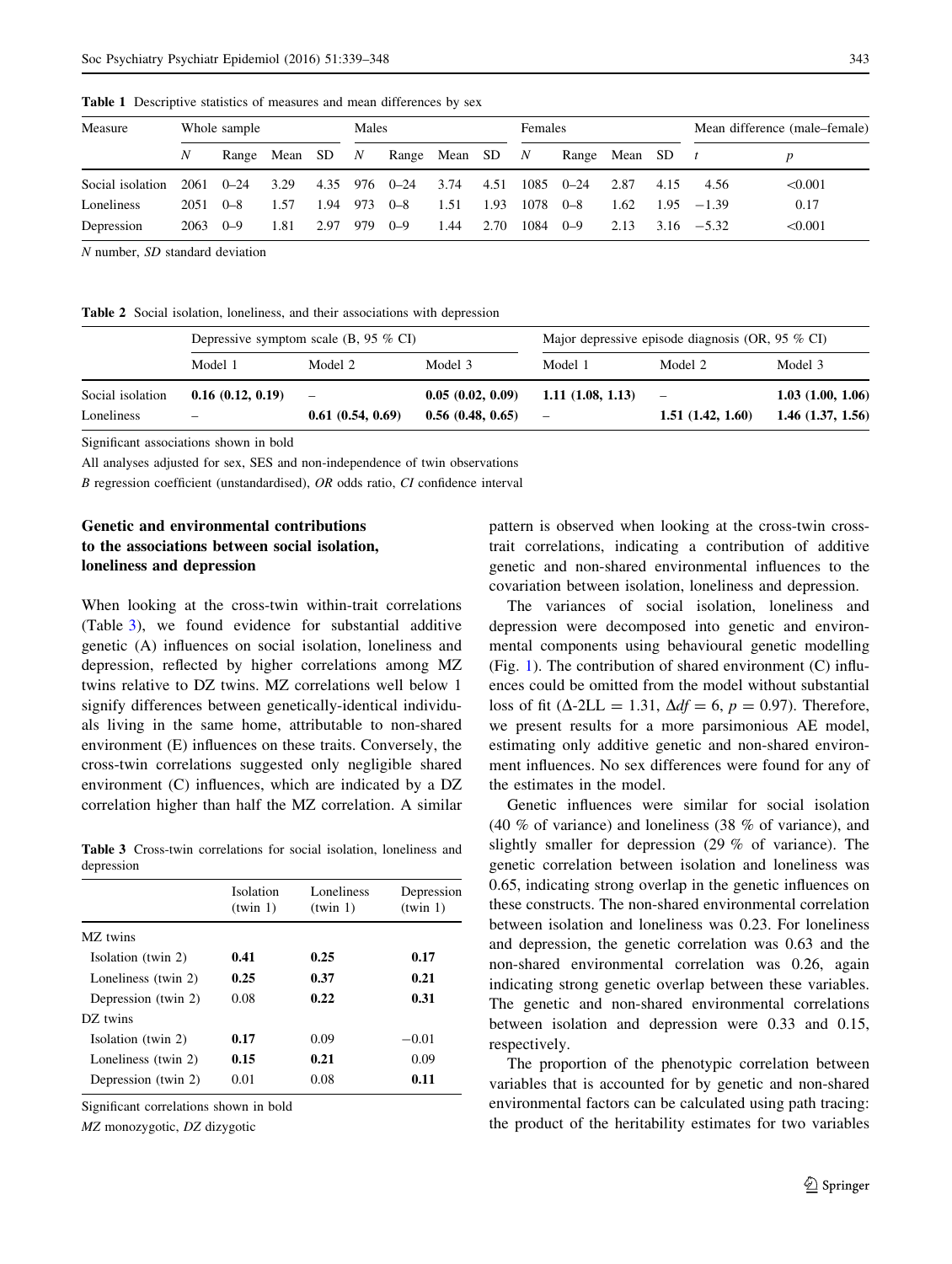<span id="page-5-0"></span>Fig. 1 Correlated factors model separating the covariance between social isolation, loneliness and depression into additive genetic (A) and nonshared environment (E) components. Vertical arrows indicate the proportions of variance accounted for by the A and E factors. Double-headed

arrows indicate the aetiological correlations between variables. 95 % confidence intervals are shown in brackets. The proportion of the phenotypic association between two variables that is accounted for by genetic influences can be calculated by multiplying the paths connecting the variables via their respective A factors, and dividing by the phenotypic correlation. For example, for isolation and loneliness this is calculated as

 $(\sqrt{0.40 \times 0.65 \times \sqrt{0.38}})$  $0.39 = 0.65$ 



and their genetic correlation yields the part of the phenotypic correlation explained by genetic influences. This can be expressed as a percentage by dividing by the phenotypic correlation. The proportion of the association between social isolation and loneliness explained by genetic influences was 65 %. When looking at loneliness and depression, genetic influences accounted for 55 % of this association, with the remainder accounted for by the nonshared environment.

## Discussion

In the present investigation, we built on previous studies in disentangling the constructs of social isolation and loneliness, using data from a nationally-representative longitudinal cohort. Young adults who were socially isolated experienced greater feelings of loneliness, and were also

more likely to grapple with depression, suggesting that social relationships confer benefits for mental health over and above subjective feelings of connectedness, such as reducing the effects of stress [\[42](#page-8-0)]. However, young adults' feelings of loneliness were more strongly associated with their experience of depressive symptoms than were reports of social isolation, a finding consistent with previous studies [\[10](#page-8-0), [11](#page-8-0), [15\]](#page-8-0). Using a genetically-sensitive design, we detected genetic contributions to social isolation, loneliness and depression, and a strong genetic overlap between these phenotypes.

We found a heritability estimate for loneliness which is in line with those found in previous behavioural genetics studies [\[20–22](#page-8-0)]. The heritability of loneliness has been described as reflecting a genetic propensity to experiencing psychological pain in conditions of social disconnection [\[9](#page-8-0)]. However, we also found that social isolation itself ostensibly an environmental exposure—showed a similar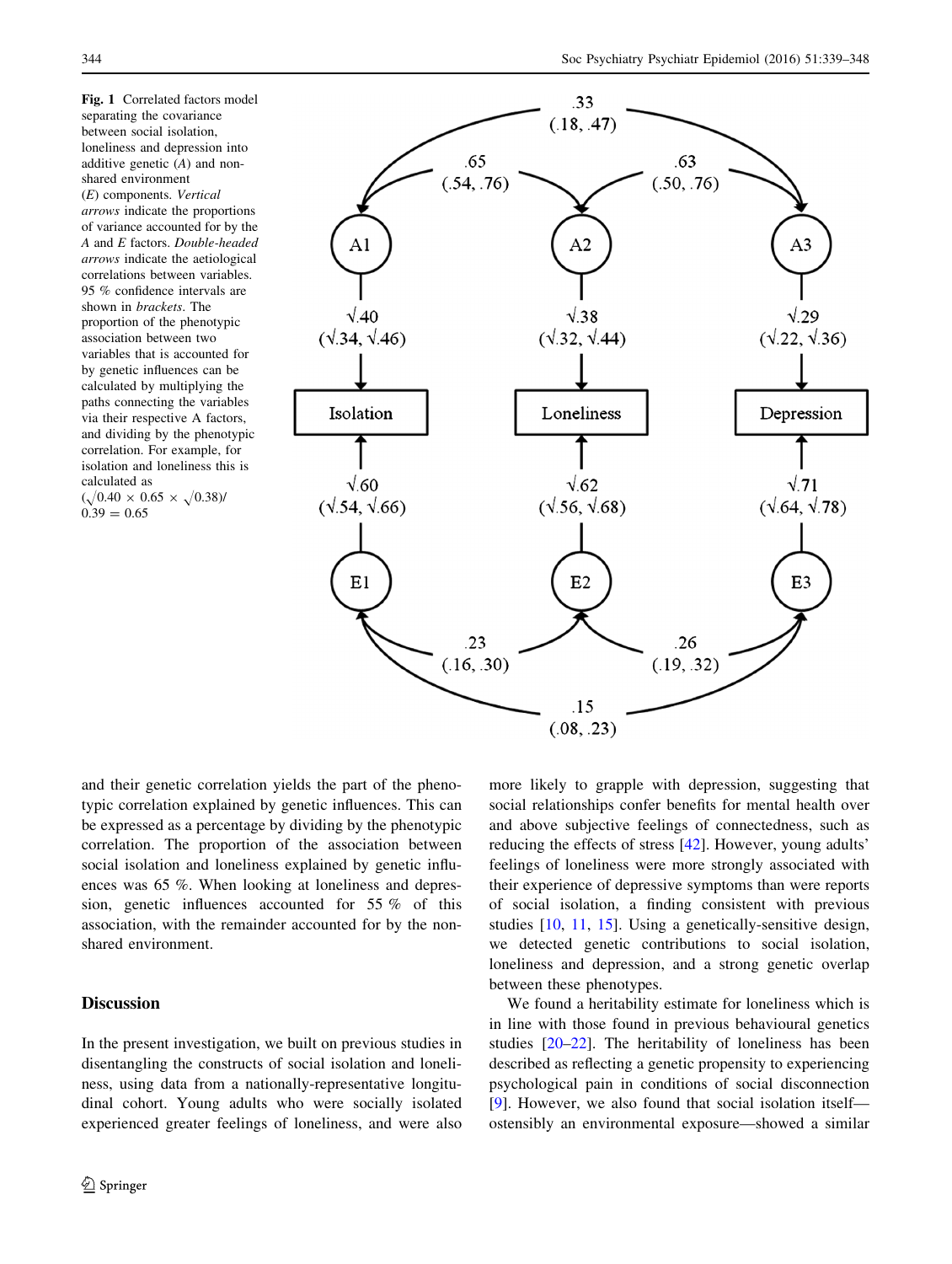degree of genetic influence to loneliness. The presence of genetic influences on measures of the environment is a robust finding in behavioural genetics research [\[43](#page-8-0), [44](#page-8-0)], and in the case of social isolation may reflect heritable characteristics that predispose individuals to experience negative interactions with others, or to self-select into solitary patterns of behaviour. The absence of shared environmental influences indicates that the environmental exposures contributing to isolation and loneliness are unique to individuals rather than experienced by multiple siblings within a family.

We expanded further on previous findings on the heritability of loneliness by using a multivariate behavioural genetic design to test the hypothesis that social isolation, loneliness and depression would share common underlying genetic influences. Consistent with our expectations, the heritabilities of isolation and loneliness were highly correlated, and this genetic correlation accounted for approximately two-thirds of the phenotypic overlap between these two constructs, indicating that the co-occurrence of loneliness with social isolation is driven to a large extent by the same heritable characteristics. Some lonely individuals have a tendency to adopt negative perceptions and expectations of others, which in turn can harm their social interactions and drive others away, thus exacerbating their isolation  $[25, 26]$  $[25, 26]$  $[25, 26]$ . Thus, the same heritable traits that can make individuals liable to becoming isolated in the first place may also dispose them to respond to their feelings of disconnection in maladaptive ways, contributing to this self-reinforcing cycle between isolation and loneliness. A smaller part of the correlation was explained by environmental factors, which may reflect the influence of broader socioeconomic and cultural forces that shape the context in which social relationships are formed  $[45]$  $[45]$ .

Furthermore, we found that the association between loneliness and depression was explained both by genetic and non-shared environmental influences. Although heritable personality traits such as neuroticism are correlated with both of these phenomena, other research shows that they do not explain the association between them [\[9](#page-8-0), [46](#page-8-0)]. Instead, the genetic overlap may reflect a heritable predisposition to cognitive biases and negative attributional styles that are characteristics of both loneliness and depression [\[47](#page-8-0)]. Non-shared environmental influences, meanwhile, may be reflective of peer influences or life events. The cross-sectional nature of the data does not allow the role of mediating variables to be tested; further longitudinal research will therefore be valuable in identifying potential mechanisms underlying the associations found in this study.

The latent factor approach in this study does not yield information about which genes play a role in the associations under investigation. However, a growing body of research in this area has yielded some promising findings [\[23](#page-8-0)]. Studies of gene-environment interactions have found that the associations between loneliness and measures of family support were moderated by variants of genes including the serotonin transporter (5-HTTLPR) [\[48](#page-8-0)], the dopamine D2 receptor (DRD2) [\[49](#page-9-0)], and the corticotrophin-releasing hormone receptor 1 (CRHR1) [\[50](#page-9-0)]. Another study showed attenuation of the relationship between loneliness and depression in the presence of a specific apolipoprotein (APOE) allele [[51\]](#page-9-0). Replication of these findings in large samples and research in the growing field of epigenetics will help to further elucidate the genetic underpinnings of social isolation and loneliness.

Although males were on average more isolated and females more depressed, no sex differences were found for loneliness. This is consistent with previous studies using the UCLA Loneliness Scale [[52\]](#page-9-0). However, the association between isolation and loneliness was stronger among females. Previous studies suggest that friendships between females are characterised by greater amounts of emotional sharing in comparison to male friendships, which emphasise shared activities [\[53](#page-9-0), [54\]](#page-9-0). To the extent that females invest more in the emotionally-supportive qualities of social relationships, this may leave them particularly susceptible to feelings of loneliness in the absence of such relationships, while males may experience this to a somewhat lesser extent. Nonetheless, it is important to note that for both males and females the association between isolation and loneliness was well below unity, indicating that non-isolated individuals may still feel lonely. Furthermore, the association between loneliness and depression was equally strong for males and females, suggesting that loneliness is a similarly distressing experience for both males and females.

In the present study, we operationalised social isolation as the lower end of a distribution of social support. Isolation has been measured in numerous others ways in different studies, including cohabitation, marital status, social network size and participation in social activities [[5,](#page-7-0) [6](#page-7-0), [11,](#page-8-0) [15](#page-8-0), [34,](#page-8-0) [55](#page-9-0)]. There is little consensus as to the best or most comprehensive measure of isolation, and some measures may be more appropriate than others depending on the age group under investigation. For example, data on living arrangements collected at age 18 indicated that nearly all of the participants in this study were cohabiting either with family members, partners or flatmates. We therefore did not consider living alone to be a suitable measure of isolation among this age group. Other indicators of isolation were not available at age 18; however, in a previous study we derived a measure of childhood social isolation based on mother and teacher report when participants were aged 12 [\[24](#page-8-0)]. Repeating our analyses using this variable yielded much the same pattern of results, with 41 % of variance in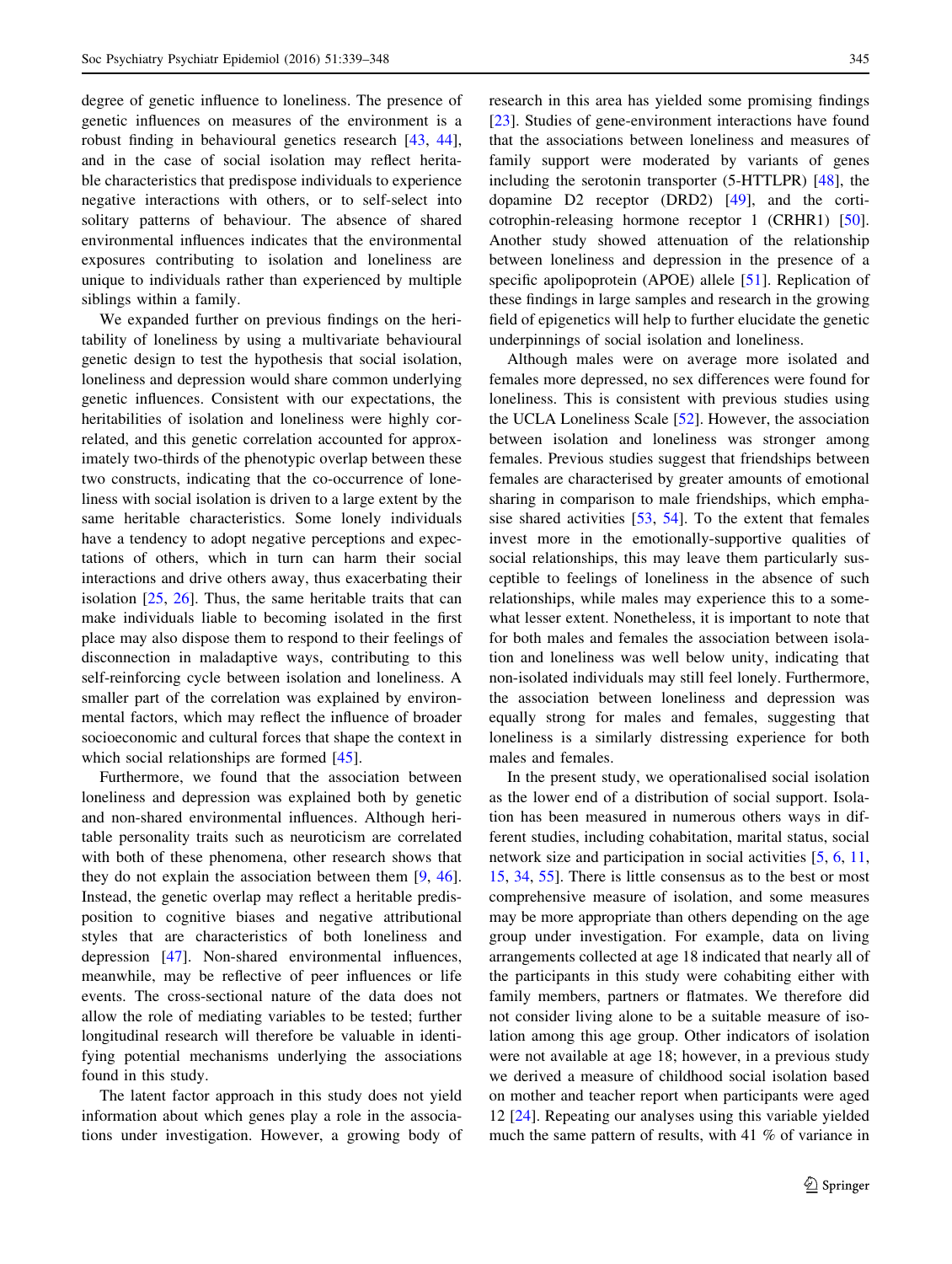<span id="page-7-0"></span>social isolation accounted for by genetic influences, and approximately three-quarters of its phenotypic association with age-18 loneliness accounted for by the genetic correlation. We are therefore confident in our selection of low social support as a proxy for isolation for the purpose of this study. Nonetheless, it should be acknowledged that social support is not the only feature of social relationships that may have implications for mental health outcomes [\[45](#page-8-0)]. Furthermore, there may be individual differences in the way participants rate the amount of support available to them, and therefore this measure cannot be assumed to be fully objective in nature. Future studies should therefore aim to replicate our findings using measures of isolation that take into account other aspects of social networks.

Some methodological limitations in our study merit acknowledgement. Firstly, as all data were measured at the same age, our results do not permit conclusions to be drawn about the direction of the associations. Social isolation and loneliness may reinforce one another via maladaptive appraisal and coping styles, and similarly, individuals with symptoms of depression may become withdrawn and isolate themselves, feeding back into feelings of loneliness; thus, the observed associations may be bidirectional in nature. A second limitation is the use of self-report for all measures in the present study. It is not possible to rule out the presence of a reporting bias, whereby individuals with low mood are more likely to rate their social relationships more negatively. Thirdly, measuring social isolation and loneliness in a sample of twins may be confounded by the fact that each participant, by definition, had a sibling. Consequently, social isolation and loneliness may be underestimated by twin data.

With regard to clinical implications, the shared genetic origins of loneliness and depression suggest potential targets for treatment and prevention. Although the crosssectional nature of the data does not permit any developmental hypotheses to be drawn, our findings are consistent with prior studies suggesting that interventions to decrease feelings of loneliness can be important to reduce depressive symptoms [\[12](#page-8-0)]. Given that loneliness can be experienced even without social isolation, simply increasing individuals' amount of social contact may be insufficient for improving outcomes. Consistent with this, a meta-analysis of interventions suggests that addressing negative social cognitions shows greater promise as a strategy to reduce loneliness, compared to interventions focused on increasing social contact or support [\[56](#page-9-0), [57](#page-9-0)]. More broadly, relationship-based interventions such as interpersonal therapy are effective in reducing depressive symptoms in young people [\[58](#page-9-0)].

The present study provides new insights into the links between social connection and mental health. Isolation and loneliness are strongly related constructs, and both show similar degrees of heritability. However, from a research and clinical practice perspective, it is important not to treat these constructs as interchangeable. Lonely individuals are vulnerable to depression irrespective of their actual degree of social support. Furthermore, the aetiological influences underlying these associations point to the role of common genetic characteristics in driving the co-occurrence of these experiences. To further understand the mechanisms involved, future research should investigate the role of mediating variables and gene–environment interplay in the relationship between isolation, loneliness and psychopathology.

Acknowledgments The authors are grateful to the Study members and their families for their participation. Our thanks to Avshalom Caspi, Sir Michael Rutter, Robert Plomin, CACI, Inc., and to members of the E-Risk team for their dedication, hard work, and insights. The E-Risk Study is funded by the Medical Research Council (UKMRC Grant G1002190). Additional support was provided by Economic and Social Research Council Grant RES-177-25-0013, National Institute of Child Health and Human Development Grant HD061298, and by the Jacobs Foundation. Jasmin Wertz is supported by the National Institute for Health Research Mental Health Biomedical Research Centre at South London and Maudsley NHS Foundation Trust and King's College London, UK. Candice L. Odgers is supported by a Jacobs Foundation Advanced Research Fellowship.

#### Compliance with ethical standards

Conflict of interest The authors declare that they have no conflict of interest.

Open Access This article is distributed under the terms of the Creative Commons Attribution 4.0 International License ([http://crea](http://creativecommons.org/licenses/by/4.0/) [tivecommons.org/licenses/by/4.0/\)](http://creativecommons.org/licenses/by/4.0/), which permits unrestricted use, distribution, and reproduction in any medium, provided you give appropriate credit to the original author(s) and the source, provide a link to the Creative Commons license, and indicate if changes were made.

### References

- 1. Umberson D, Montez JK (2015) Social relationships and health: a flashpoint for health policy. J Health Soc Behav 51(Suppl):S54– S66
- 2. Caspi A, Harrington H, Moffitt TE, Milne BJ, Poulton R (2006) Socially isolated children 20 years later: risk of cardiovascular disease. Arch Pediatr Adolesc Med 160(8):805–811
- 3. Victor C, Scambler S, Bond J, Bowling B (2000) Being alone in later life: loneliness, social isolation and living alone. Rev Clin Gerontol 10(4):407–417
- 4. de Jong Gierveld J, Havens B (2004) Cross-national comparisons of social isolation and loneliness: introduction and overview. Can J Aging 23(2):109–113
- 5. Coyle CE, Dugan E (2012) Social isolation, loneliness and health among older adults. J Aging Health 24(8):1346–1363
- 6. Tomaka J, Thompson S, Palacios R (2006) The relation of social isolation, loneliness, and social support to disease outcomes among the elderly. J Aging Health 18(3):359–384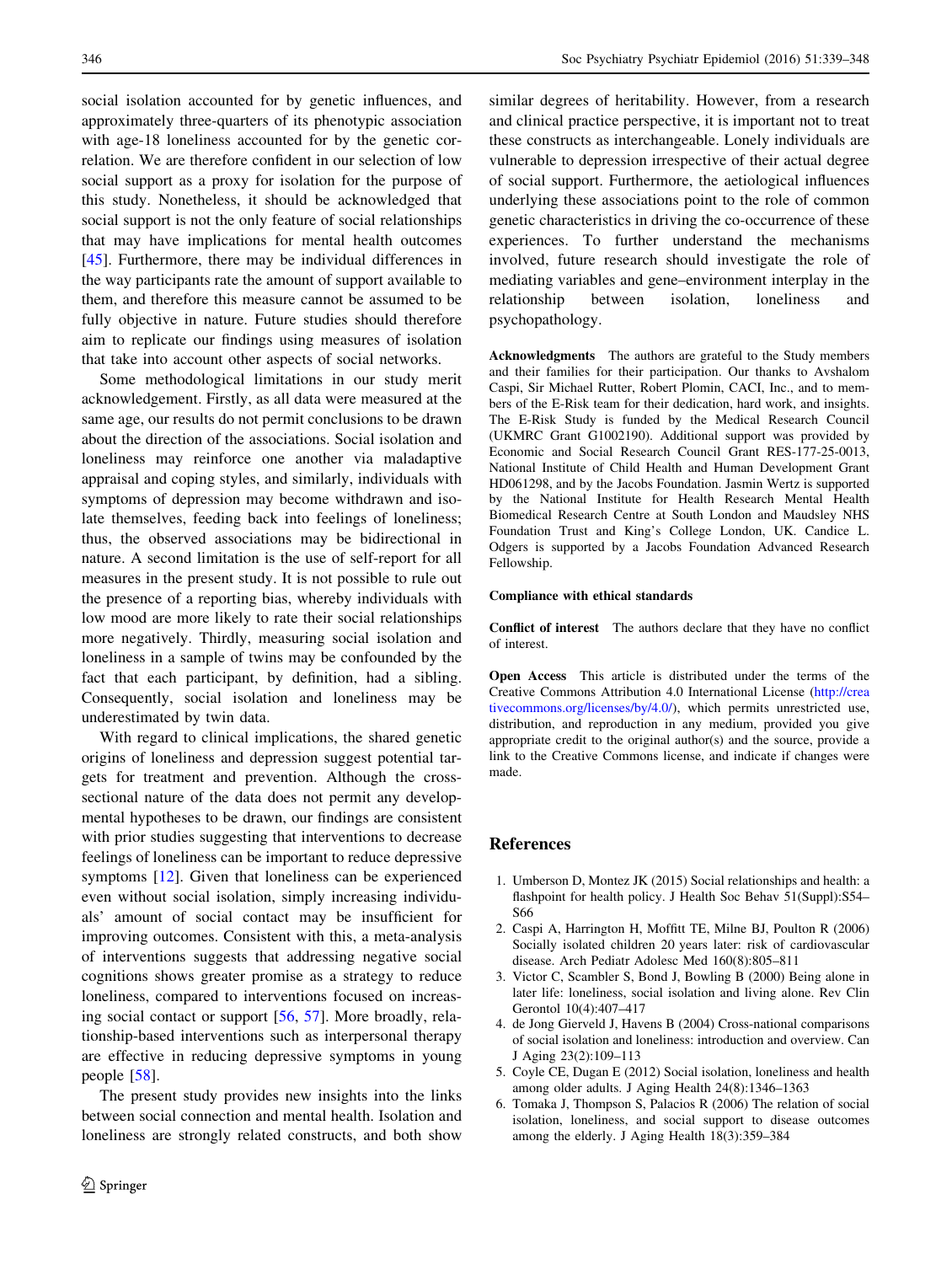- <span id="page-8-0"></span>7. Hawkley LC, Cacioppo JT (2010) Loneliness matters: a theoretical and empirical review of consequences and mechanisms. Ann Behav Med 40(2):218–227
- 8. Golden J, Conroy RM, Bruce I, Denihan A, Greene E, Kirby M, Lawlor BA (2009) Loneliness, social support networks, mood and wellbeing in community-dwelling elderly. Int J Geriatr Psychiatry 24(7):694–700
- 9. Cacioppo JT, Hawkley LC, Ernst JM, Burleson M, Bertnson GG, Nouriani B, Spiegel D (2006) Loneliness within a nomological net: an evolutionary perspective. J Res Pers 40(6):1054–1085
- 10. Cacioppo JT, Hughes ME, Waite LJ, Hawkley LC, Thisted RA (2006) Loneliness as a specific risk factor for depressive symptoms: cross-sectional and longitudinal analyses. Psychol Aging 21(1):140–151
- 11. Cacioppo JT, Hawkley LC, Thisted RA (2010) Perceived social isolation makes me sad: 5-year cross-lagged analyses of loneliness and depressive symptomatology in the Chicago Health, Aging, and Social Relations Study. Psychol Aging 25(2):453–463
- 12. VanderWeele TJ, Hawkley LC, Thisted RA, Cacioppo JT (2011) A marginal structural model analysis for loneliness: implications for intervention trials and clinical practice. J Consult Clin Psychol 79(2):225–235
- 13. Heikkinen RL, Kauppinen M (2004) Depressive symptoms in late life: a 10-year follow-up. Arch Gerontol Geriatr 38(3):239–250
- 14. Heinrich LM, Gullone E (2006) The clinical significance of loneliness: a literature review. Clin Psychol Rev 26(6):695–718
- 15. Cornwell EY, Waite LJ (2009) Social disconnectedness, perceived isolation, and health among older adults. J Health Soc Behav 50(1):31–48
- 16. Nolen-Hoeksema S, Ahrens C (2002) Age differences and similarities in the correlates of depressive symptoms. Psychol Aging 17(1):116–124
- 17. Victor CR, Yang KM (2012) The prevalence of loneliness among adults: a case study of the United Kingdom. J Psychol 146(1–2):85–104
- 18. Qualter P, Vanhalst J, Harris R, van Roekel E, Lodder G, Bangee M, Maes M, Verhagen M (2015) Loneliness across the life span. Perspect Psychol Sci 10(2):250–264
- 19. Hawthorne G (2008) Perceived social isolation in a community sample: its prevalence and correlates with aspects of peoples' lives. Soc Psychiatry Psychiatr Epidemiol 43(2):140–150
- 20. McGuire S, Clifford J (2000) Genetic and environmental contributions to loneliness in children. Psychol Sci 11(6):487–491
- 21. Bartels M, Cacioppo JT, Hudziak JJ, Boomsma DI (2008) Genetic and environmental contributions to stability in loneliness throughout childhood. Am J Med Genet B Neuropsychiatr Genet 147(3):385–391
- 22. Boomsma DI, Willemsen G, Dolan CV, Hawkley LC, Cacioppo JT (2005) Genetic and environmental contributions to loneliness in adults: the Netherlands Twin Register Study. Behav Genet 35(6):745–752
- 23. Goossens L, van Roekel E, Verhagen M, Cacioppo JT, Cacioppo S, Maes M, Boomsma DI (2015) The genetics of loneliness: linking evolutionary theory to genome-wide genetics, epigenetics, and social science. Perspect Psychol Sci 10(2):213–226
- 24. Matthews T, Danese A, Wertz J, Ambler A, Kelly M, Diver A, Caspi A, Moffitt TE, Arseneault A (2015) Social isolation and mental health at primary and secondary school entry: a longitudinal cohort study. J Am Acad Child Adolesc Psychiatry 54(3):225–232
- 25. Cacioppo J, Hawkley L (2005) People thinking about people: the vicious cycle of being a social outcast in one's own mind. In: Williams KD, Forgas JP, Von Hippel W (eds) The social outcast: ostracism, social exclusion, rejection, and bullying. Psychology Press, New York, pp 91–108
- 26. Cacioppo JT, Hawkey LC (2009) Perceived social isolation and cognition. Trends Cogn Sci 13(10):447–454
- 27. Sullivan PF, Neale MC, Kendler KS (2000) Genetic epidemiology of major depression: review and meta-analysis. Am J Psychiat 157(10):1552–1562
- 28. Trouton A, Spinath FM, Plomin R (2002) Twins Early Development Study (TEDS): a multivariate, longitudinal genetic investigation of language, cognition and behavior problems in childhood. Twin Res 5(5):444–448
- 29. Moffitt TE, E-Risk Study Team (2002) Teen-aged mothers in contemporary Britain. J Child Psychol Psychiatry 43(6):727–742
- 30. Odgers CL, Caspi A, Russell MA, Sampson RJ, Arseneault L, Moffitt TE (2012) Supportive parenting mediates neighborhood socioeconomic disparities in children's antisocial behavior from ages 5 to 12. Dev Psychopathol 24(3):705–721
- 31. Odgers CL, Caspi A, Bates CJ, Sampson RJ, Moffitt TE (2012) Systematic social observation of children's neighborhoods using Google Street View: a reliable and cost-effective method. J Child Psychol Psychiatry 53(10):1009–1017
- 32. Zimet GD, Dahlem NW, Zimet SG, Farley GK (1998) The multidimensional scale of perceived social support. J Pers Assess 52(1):30–41
- 33. Russell DW (1996) UCLA Loneliness Scale (Version 3): reliability, validity, and factor structure. J Pers Assess 66(1):20–40
- 34. Hughes ME, Waite LJ, Hawkley LC, Cacioppo JT (2004) A short scale for measuring loneliness in large surveys: results from two population-based studies. Res Aging 26(6):655–672
- 35. Robins L, Cottler L, Bucholz K, Compton W (1995) Diagnostic Interview Schedule for DSM-IV. Washington University School of Medicine, St. Louis
- 36. American Psychological Association (1994) Diagnostic and Statistical Manual of Mental Disorders, Fourth Edition. American Psychiatric Association, Washington, DC
- 37. StataCorp (2009) Stata Statistical Software: Release 11. Stata-Corp LP, College Station, TX
- 38. Williams RL (2000) A note on robust variance estimation for cluster-correlated data. Biometrics 56:645–646
- 39. Rijsdijk F, Sham PC (2002) Analytic approaches to twin data using structural equation models. Brief Bioinform 3:119–133
- 40. Boker S, Neale M, Maes H, Wilde M, Spiegel M, Brick T, Spies J, Estabrook R, Kenny S, Bates T, Mehta P, Fox J (2011) OpenMx: an open source extended structural equation modeling framework. Psychometrika 76:306–317
- 41. Loehlin JC (1996) The Cholesky approach: a cautionary note. Behav Genet 26(1):65–69
- 42. Cohen S, Wills TA (1985) Stress, social support, and the buffering hypothesis. Psychol Bull 98(2):310–357
- 43. Plomin R, Bergeman CS (1991) The nature of nurture: genetic influence on environmental measures. Behav Brain Sci 14(3):373–385
- 44. Kendler KS, Baker JH (2007) Genetic influences on measures of the environment: a systematic review. Psychol Med 37(5):615–626
- 45. Berkman LF, Glass T, Brissette I, Seeman TE (2000) From social integration to health: Durkheim in the new millennium. Soc Sci Med 51(6):843–857
- 46. Vanhalst J, Klimstra TA, Luyckx K, Scholte RHJ, Engels RCME, Goossens L (2012) The interplay of loneliness and depressive symptoms across adolescence: exploring the role of personality traits. J Youth Adolesc 41(6):776–787
- 47. Anderson CA (1999) Attributional style, depression, and loneliness: a cross-cultural comparison of American and Chinese students. Pers Soc Psychol Bull 25(4):482–499
- 48. van Roekel E, Scholte RHJ, Verhagen M, Goossens L, Engels RCME (2010) Loneliness in adolescence: gene  $\times$  environment interactions involving the serotonin transporter gene. J Child Psychol Psychiatry 51(7):747–754